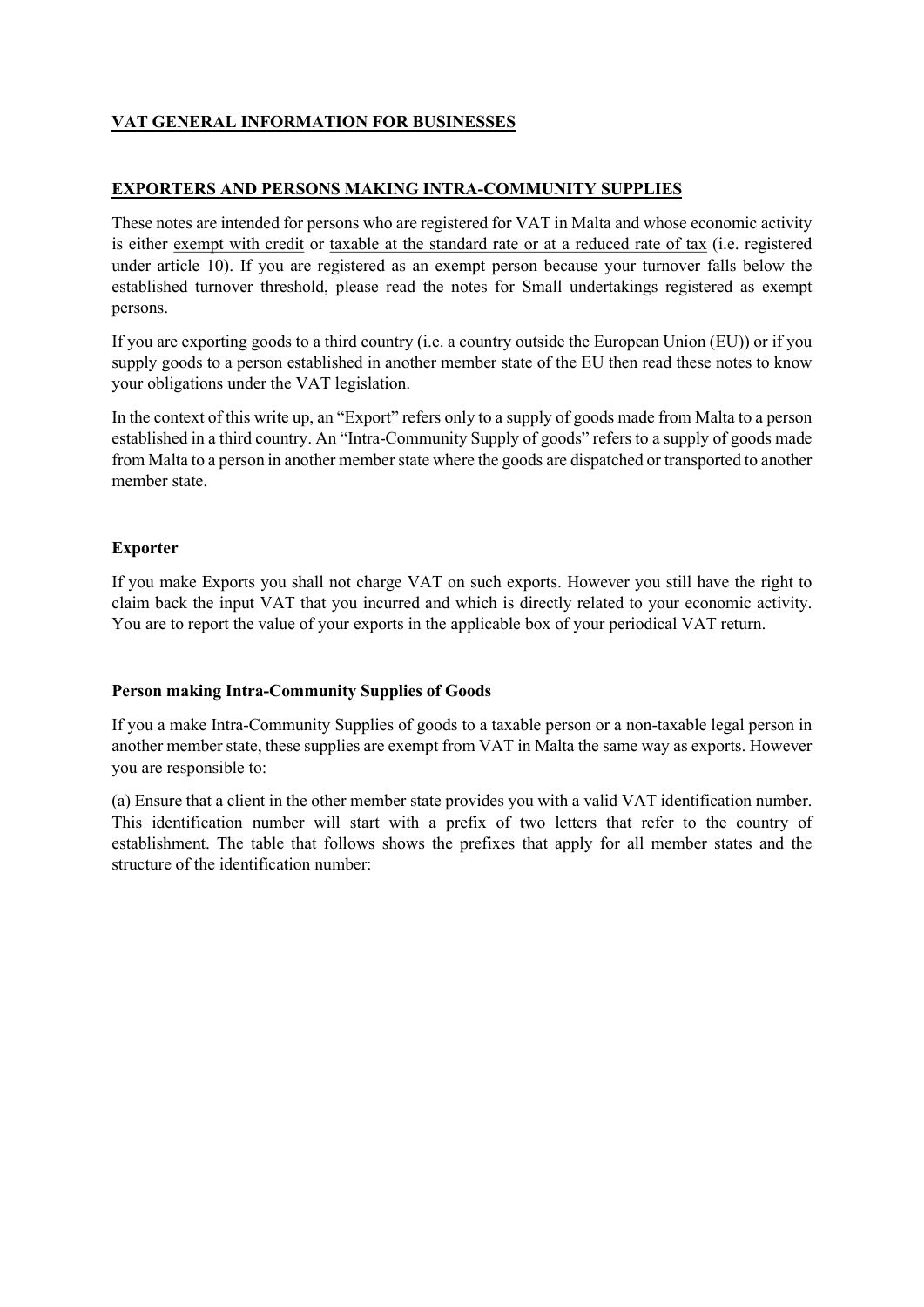| <b>Member State</b> | <b>Structure</b>            | Format (excluding prefix)              |
|---------------------|-----------------------------|----------------------------------------|
| Austria             | ATU999999991                | $\overline{1}$ block of 9 characters   |
| Belgium             | BE999.999.999               | 3 blocks of 3 digits                   |
| Cyprus              | CY99999999L                 | 1 block of 9 characters                |
| Czech Republic      | CZ999-99999999 or           | 1 block of 3 digits, followed by       |
|                     | CZ999-999999999 or          | either 8, 9 or 10 digits               |
|                     | CZ999-9999999999            |                                        |
| Denmark             | DK99 99 99 99               | 4 blocks of 2 digits                   |
| Estonia             | EE999999999                 | 1 block of 9 digits                    |
| Finland             | FI99999999                  | 1 block of 8 digits                    |
| France              | FRXX 999999999              | 1 block of 2 characters, 1 block of 9  |
|                     |                             | digits                                 |
| Germany             | DE999999999                 | 1 block of 9 digits                    |
| Greece              | EL999999999                 | 1 block of 9 digits                    |
| Hungary             | HU99999999                  | 1 block of 8 digits                    |
| Ireland             | <b>IE9S99999L</b>           | 1 block of 8 characters                |
| Italy               | IT99999999999               | 1 block of 11 digits                   |
| Latvia              | LV99999999999               | 1 block of 11 digits                   |
| Lithuania           | LT999999999 or              | 1 block of 9 digits, or 1 block of 12  |
|                     | LT999999999999              | Digits                                 |
| Luxembourg          | LU99999999                  | 1 block of 8 digits                    |
| Malta               | MT99999999                  | 1 block of 8 digits                    |
| Netherlands         | NL999999999B99 <sup>2</sup> | 1 block of 12 characters               |
| Poland              | PL999-99-99-999 or          | 1 block of 3 digits followed by 2      |
|                     | PL999-999-99-99 or          | blocks of 2 digits followed by 1       |
|                     | PL9999999999                | block of 3 digits, or 1 block of 3     |
|                     |                             | digits followed by 1 block of 3 digits |
|                     |                             | followed by 2 blocks of 2 digits, or 1 |
|                     |                             | block of 10 digits                     |
| Portugal            | PT999999999                 | 1 block of 9 digits                    |
| Slovak Republic     | SK999999999 or              | 1 block of 9 digits or 1 block of 10   |
|                     | SK9999999999                | Digits                                 |
| Slovenia            | SI99999999                  | $\overline{1}$ block of 8 digits       |
| Spain               | ESX9999999X <sup>3</sup>    | 1 block of 9 characters                |
| Sweden              | SE999999999999              | 1 block of 12 digits                   |

Notes 9 = A digit;  $X = A$  letter or a digit;  $S = A$  letter, a digit, "+" or "\*";  $L = A$  letter

<sup>&</sup>lt;sup>1</sup> The 1st position following the prefix is always "U".<br><sup>2</sup> The 10th position following the prefix is always "B".<br><sup>3</sup> The first and last characters may be alpha or numeric; but they may not both be numeric.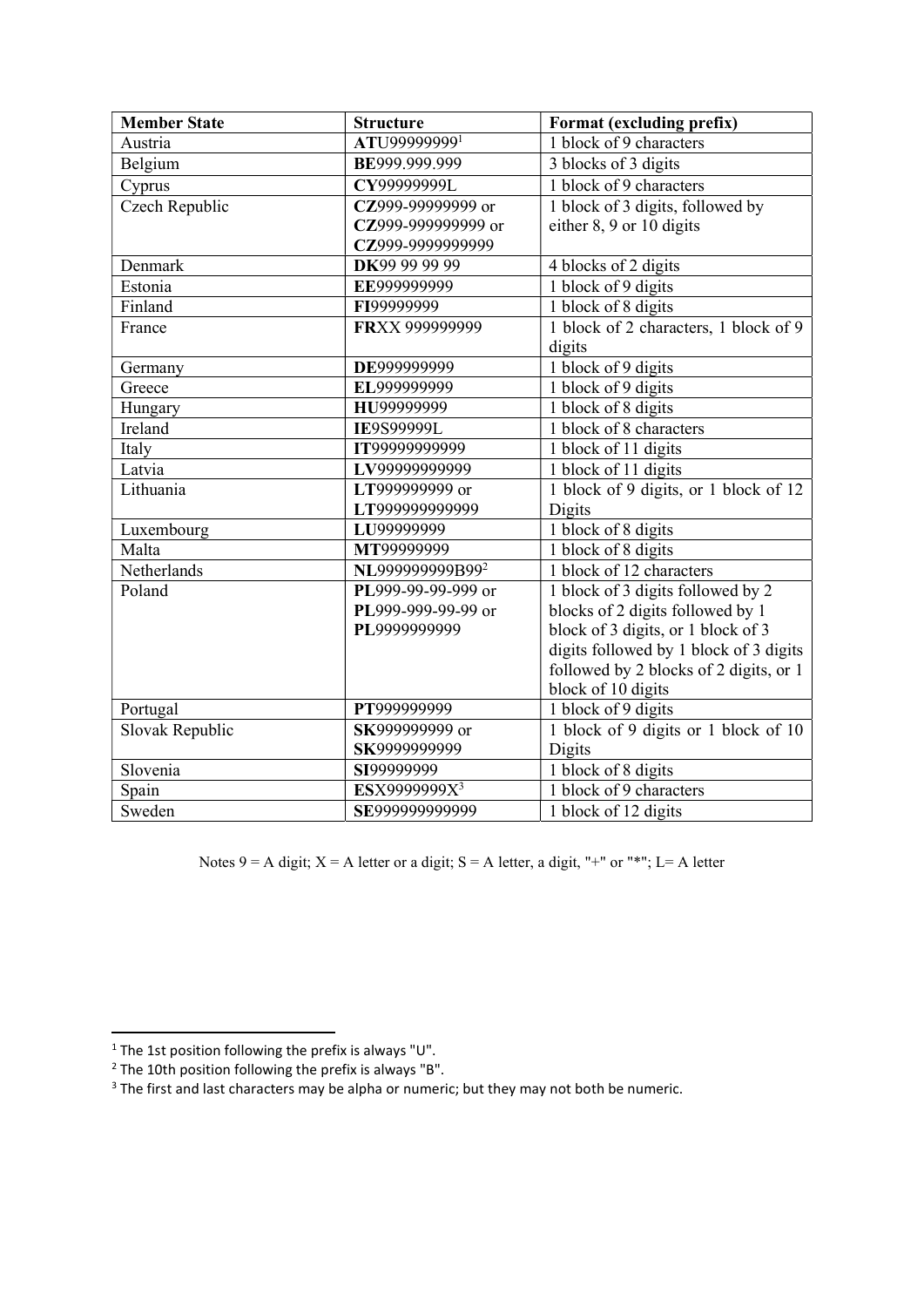(b) You may check the validity of the VAT identification number of your client either over the internet (https://ec.europa.eu/taxation\_customs/vies/) or by phoning the Central Liaison Office at the VAT Department in Malta. Such confirmation may also be obtained in writing.

(c) Ensure also that the goods supplied by you are dispatched or transported to another member state outside Malta. You shall retain documentary evidence of such dispatch in case this is requested by the Department.

If the above conditions are met, you shall not charge VAT to your client. You are to quote the client's valid VAT identification number on the Tax Invoice that you issue to him and mention the words "Reverse Charge" on the invoice. You shall also report the supply as an Intra-Community Supply of Goods in the accounts of your business.

Please be advised that if your client does not have a valid identification number or the goods are not dispatched or transported to another member state, you shall charge VAT on your supply as if it was a local supply. Otherwise you will be responsible for the payment of the Value Added Tax due to the VAT Department in Malta.

Taxable persons should also review and read notes on their potential VAT position when undertaking supplies to clients located in the EU under the "One Stop Shop (OSS) Scheme".

If you are doing business in another member state and you transfer goods from Malta to the other member state, the transfer is to be considered as a "deemed" Intra-Community Supply of Goods. You must issue a tax invoice (also called "transfer document" in this case) in which you indicate yourself both as the person who made the supply and the person to whom the supply is made. Also, you need to report the transaction as a "deemed" Intra-Community Acquisition of goods in the other member state.

The total value of "deemed" Intra-Community Supplies and all other Intra-Community Supplies made by you to persons in other member states shall be reported in the appropriate box in the next due VAT return.

If you also happen to make regular or occasional Intra-Community Acquisitions of goods then you are advised to read the notes regarding Importers and Persons making Intra-Community Acquisitions.

In addition, every 3 months, you are also required to send to the VAT Department in Malta via its website, an electronic statement called the "Recapitulative Statement" in which you will give a breakdown of all the exempt Intra-Community Supplies of goods you made for the previous calendar quarter. This statement should include the VAT numbers of your clients from the other member states and the total value of Intra-Community Supplies of goods made to each of these clients. There is a penalty per month for failure to submit this "Recapitulative Statement" in time.

The data obtained from these statements in all the member states including Malta would be captured into the so-called VAT Information Exchange System (VIES) by all the member states for control purposes.

You are also required to keep proper records and documents of your business activities. Further details on records and documents to be kept are to be found in the notes concerning Records and documents to be kept by a business concern.